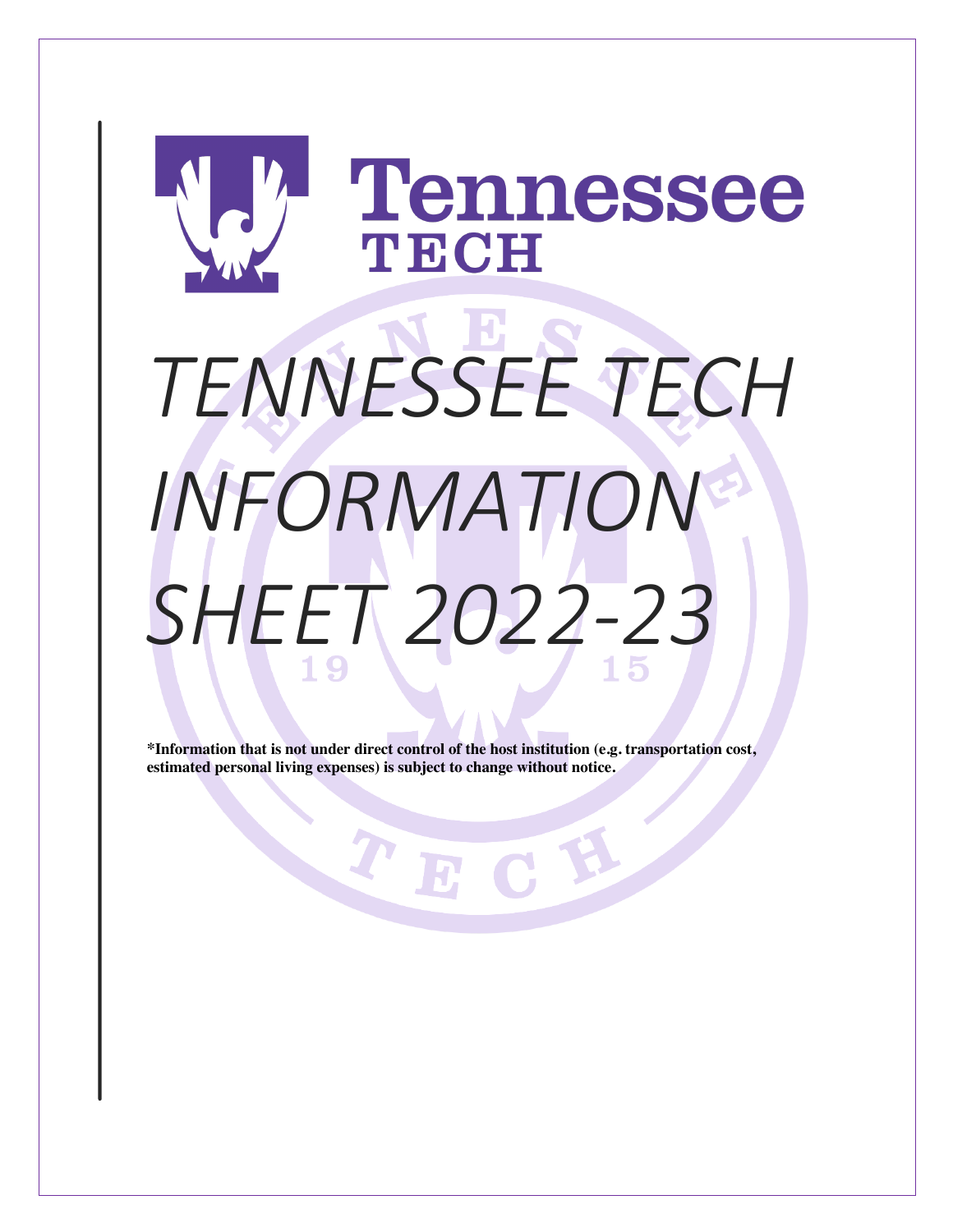# **Information Sheet 2022-23**

| 1. | <b>Institution:</b>                                                                                                                                                                                                                | <b>Tennessee Technological University</b>                                                                                                |  |  |  |  |
|----|------------------------------------------------------------------------------------------------------------------------------------------------------------------------------------------------------------------------------------|------------------------------------------------------------------------------------------------------------------------------------------|--|--|--|--|
|    | Web site:                                                                                                                                                                                                                          | https://www.tntech.edu/studyabroad/exchange-students/index.php                                                                           |  |  |  |  |
| 2. | <b>Study Abroad Office:</b>                                                                                                                                                                                                        | Amy Miller<br>Tennessee Technological University<br>1 William L. Jones Drive, Derryberry Hall 434<br>PO Box 5163<br>Cookeville, TN 38505 |  |  |  |  |
|    | <b>Office Telephone:</b>                                                                                                                                                                                                           | 931-372-3659                                                                                                                             |  |  |  |  |
|    | E-mail:                                                                                                                                                                                                                            | ALMiller@tntech.edu                                                                                                                      |  |  |  |  |
|    | <b>Office hours:</b>                                                                                                                                                                                                               | 8:00 am-12:00 pm and 1:00 pm-4:30 pm Central Time                                                                                        |  |  |  |  |
| 3. | Person(s) participant should contact upon arrival:<br>Orientation Check-in with Office of International Education 931-372-3634<br>Amy Miller, Study Abroad Office 931-372-3659<br>Instructions if contact person is not available: |                                                                                                                                          |  |  |  |  |
|    | Contact University Residential Life (Housing Staff) upon arrival 931-372-3414.                                                                                                                                                     |                                                                                                                                          |  |  |  |  |
| 4. | Instructions and contact information in case of emergency occurring outside of business hours:                                                                                                                                     |                                                                                                                                          |  |  |  |  |
|    | University Police: 931-372-3234                                                                                                                                                                                                    |                                                                                                                                          |  |  |  |  |
| 5. |                                                                                                                                                                                                                                    | <b>Application Deadlines</b><br><b>Nomination Deadlines</b>                                                                              |  |  |  |  |
|    | <b>Semester 1/Fall</b><br>April 15                                                                                                                                                                                                 | June 1                                                                                                                                   |  |  |  |  |
|    | <b>Semester 2/Spring</b><br>October 15                                                                                                                                                                                             | November 15                                                                                                                              |  |  |  |  |

**Application Steps for Exchange and Visiting Students: https://oudev.tntech.edu/studyabroad/exchangestudents/app-procedures.php**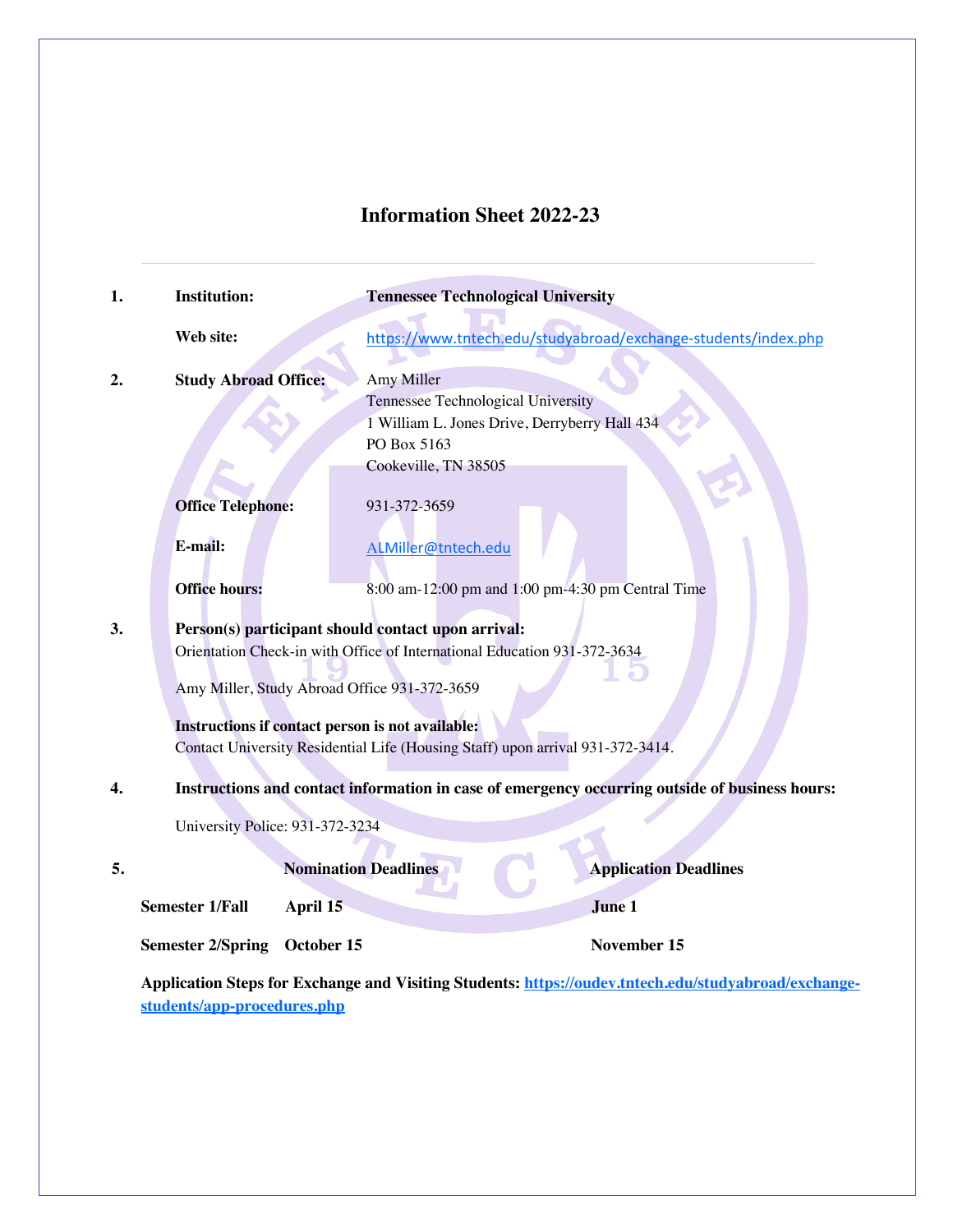#### **6. OFFICIAL ARRIVAL DATE**

|                   | <b>Official Arrival Date</b> | <b>Last Date of Dorm housing</b> |
|-------------------|------------------------------|----------------------------------|
| Semester 1/Fall   | August 14, 2022              | December 8, 2022                 |
| Semester 2/Spring | January 10, 2023             | May 4, 2023                      |

# **7. ACADEMIC CALENDAR**

**Below are the dates of the academic calendar that were available at press time. Specific dates are provided where possible; otherwise general timelines are provided.**

|                            | <b>Semester 1/Fall</b>         | <b>Semester 2/Spring</b>        |
|----------------------------|--------------------------------|---------------------------------|
| Orientation:               | August 16-17, 2022             | January 11, 2023                |
| <b>Registration:</b>       | August 11-12, 2022             | January 5-6, 2023               |
| <b>Classes Begin:</b>      | August 18, 2022                | January 12, 2023                |
| <b>Classes End:</b>        | December 2, 2022               | April 28, 2023                  |
| <b>Examination Period:</b> | December 5-8, 2022             | May 1-4, 2023                   |
| <b>Vacation Period(s):</b> | Fall break: Oct. 10-11, 2022   | Spring break: March 13-17, 2023 |
|                            | Thanksgiving: Nov. 23-25, 2022 |                                 |

# **8. TRAVEL INFORMATION**

The nearest airport is the Nashville International Airport (BNA) and it is over one hour away driving from Cookeville. There are 2 shuttle services that you can arrange to pick you up when you arrive at the airport no matter when your flight arrives and take you to your assigned housing directly:

| <b>Key Transportation</b> | keytransportshuttle@juno.com \$95 one way cash or credit card |  |
|---------------------------|---------------------------------------------------------------|--|
|                           | or 1-615-217-7433                                             |  |

**Upper Cumberland Shuttle Service** *ucshuttles@gmail.com* \$115 one way cash or credit card

# **9. PLACES TO STAY**

**For participants who cannot avoid arriving after office hours (cost paid by participant):**

#### **Holiday Inn Express & Suites**

**Phone Number:** 931-881-2000

15

1228 Bunker Hill Rd., Cookeville, TN

# **Fairfield Inn & Suites**

**Phone Number:** 931-854-1050

1200 Sam's St., Cookeville, TN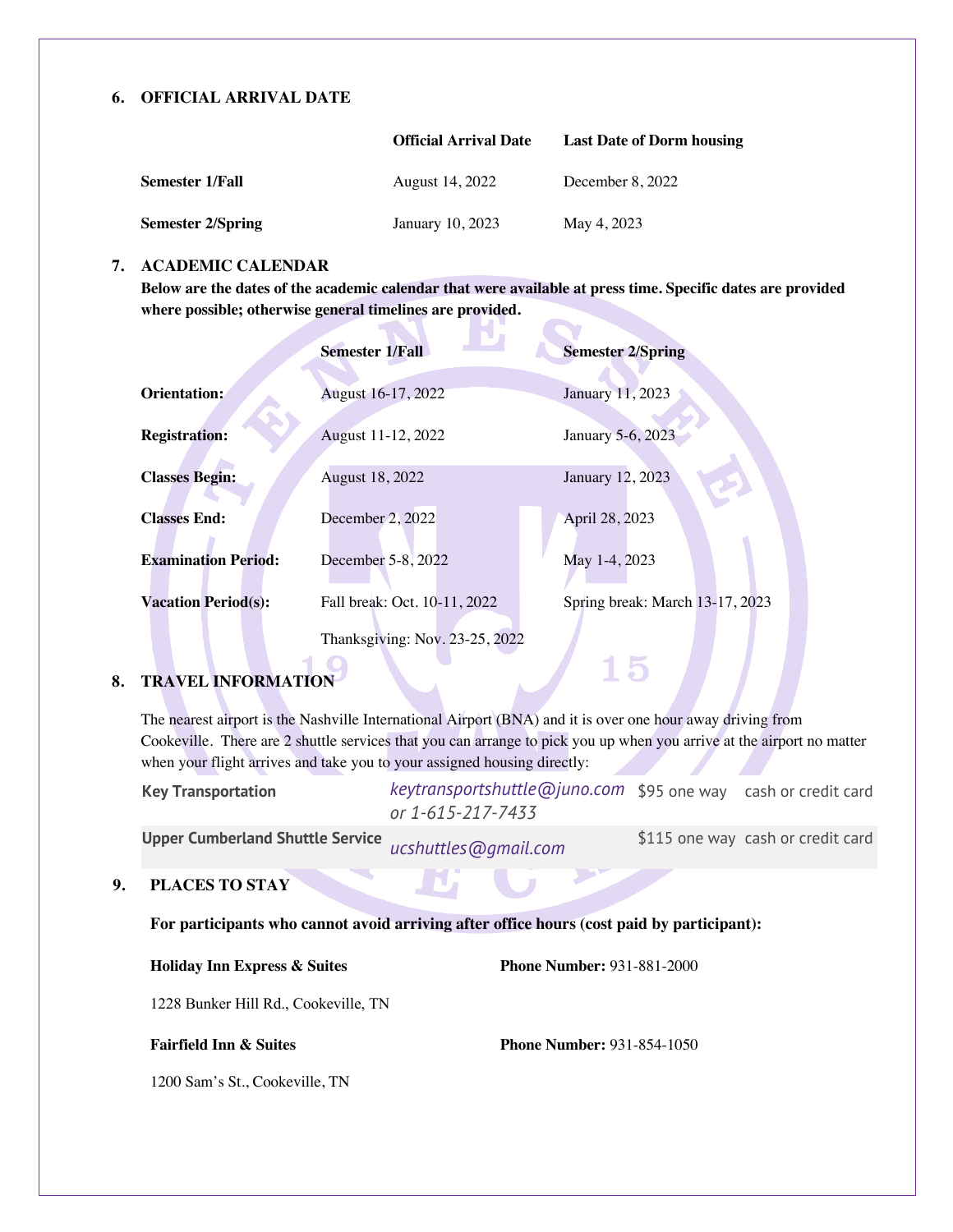## **10. DESCRIPTION OF ORIENTATION PROGRAM**

The International orientation generally lasts from 1-2 days prior to the beginning of classes. We have sessions on immigration issues, TTU resources and departments. Students get their ID cards, advisement for their classes, and help with registration.

## **11. ESL LANGUAGE COURSES**

Student may register for the ESL courses if they feel they need more language exposure. For more information contact: International Education at **Intl\_adm@tntech.edu** 

#### **12. HOUSING AND MEALS**

Housing benefits begin on the official date of arrival and last through the last day of exams. Meal plans are obligatory to students who live on campus and begin on the official date that classes begin and last through the end of each semester.

# **A. HOUSING**

**Type of on campus housing provided:** Residence hall (no kitchen facilities) Students must apply for housing in advance through an online application:

https://www.tntech.edu/reslife/applications.php

If students wish to live off campus, they must find temporary housing while they search for available apartments.

There are also on campus apartments, however they are unfurnished and students must apply well in advance to reserve one.

15

**Number of students sharing room:** 2

**Number of students sharing bathroom facilities:** varies

**The following services are checked if provided:**  $\Box$  bed linens  $\Box$  laundry facilities

 $\Box$  cooking facilities  $\Box$  blankets  $\Box$  towels

#### **B. MEALS**

Meal Plan at Cafeteria http://www.dineoncampus.com/ttu/?cmd=residents

**A** Area restaurants **Restaurants** are located in walking distance from campus.